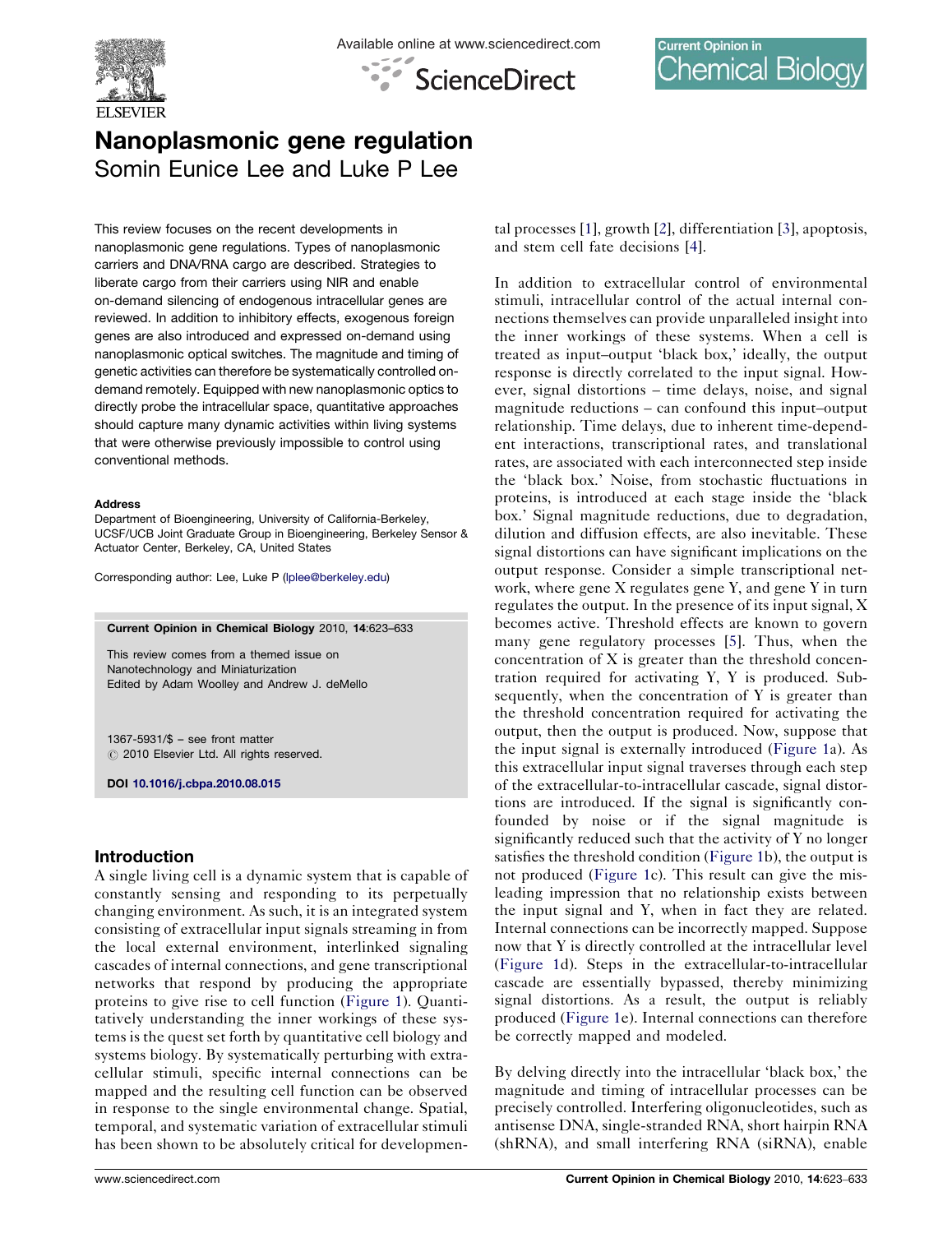<span id="page-1-0"></span>



Concept of nanoplasmonics-enabled on-demand and systematic intracellular gene regulation for quantitative biology. (a) Extracellular control. Extracellular input signals, such as chemical stimuli or nutrients, are externally introduced. As this extracellular input signal traverses through each step of the extracellular-to-intracellular cascade, signal distortions are introduced. (b) The activity of Y does not satisfy the threshold condition due to signal distortions. (c) The output is not produced. This result gives the misleading impression that no relationship exists between the input signal and Y, when in fact they are related. Internal connections are incorrectly mapped. (d) Intracellular control. Nanoplasmonic technologies are used as carriers of oligonucleotide cargo. Using light illumination as a remote trigger to release free oligonucleotides and 'activate' their functionality, Y is directly controlled at the intracellular level. Signal distortions are minimized since steps in the extracellular-to-intracellular cascade are essentially bypassed. As a result, the output is reliably produced and internal connections are correctly mapped.

direct, sequence-specific control of intracellular genes, but alone, lack the temporal control necessary for precise manipulation. Recent advancements in chemical biology, nanotechnology, and plasmonics now enable new lightsensitive tools of sub-nanometer and nanometer size scales to directly interface with intracellular processes. For example, nanoplasmonic technologies can be used as carriers of oligonucleotide cargo (Figure 1d). Initially, oligonucleotide functionality is inactivated. Using light illumination as a remote trigger to release free oligonucleotides and 'activate' their functionality, endogenous intracellular genes can be silenced on-demand. In addition to the inhibitory effects of interfering oligonucleotides, exogenous foreign genes can be also introduced and expressed on-demand. In this way, the magnitude and timing of genetic activities can be systematically varied on-demand. Signal distortions can be minimized since light-sensitive tools are activated from within the

intracellular space, and therefore, steps in the extracellular-to-intracellular cascade are bypassed at the time of activation. Equipped with new tools to directly probe the intracellular space, quantitative and systematic approaches should capture many dynamic activities within the living cell that were otherwise previously impossible to detect using conventional methods.

# Caging technologies

Caging is also an effective means to temporarily inactivate oligonucleotide functionality by incorporating photolabile protective groups, otherwise known as caging groups, into the bases or the phosphate backbone [[6](#page-9-0)<sup>°</sup>]. Ultra-violet (UV) irradiation removes the caging groups and restores oligonucleotide functionality. UV-activated gene silencing using caged antisense DNA has been demonstrated in mouse NIH 3T3 fibroblast cells [[7](#page-9-0)]. UV-activated gene silencing using caged siRNA has also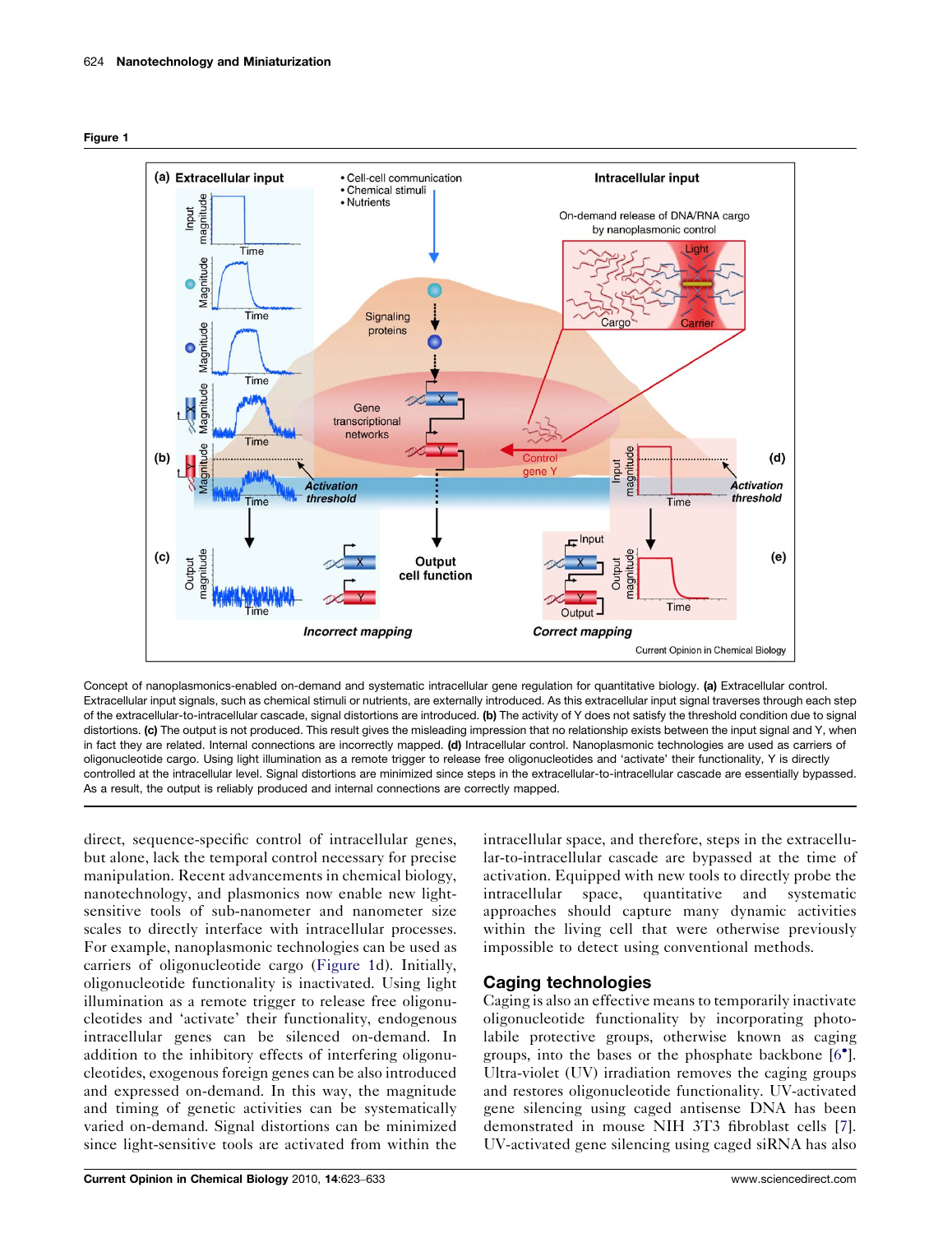been demonstrated in human HeLa cervical carcinoma cells [[8\]](#page-9-0). While caging enables excellent spatiotemporal control of intracellular genes, the particular use of UV wavelengths is of some concern since intracellular proteins and nucleic acids are widely known to absorb, crosslink, and mutagenize in the presence of UV irradiation. Therefore, activation using less biologically harmful wavelengths of light is highly desirable.

#### NIR nanoplasmonic technologies

Gold nanoplasmonic particles (GNPs), in the near-infrared (NIR) spectral region, are attractive candidates for intracellular control. The NIR wavelength regime is well suited for biological and biomedical applications since tissues and cells are essentially transparent between 700 and 1300 nm [[9\]](#page-9-0). Due to their strong and sharp resonance peak in their optical properties, GNPs efficiently convert light energy into surface-localized heat, otherwise known as photothermal conversion [10–[12\]](#page-9-0), when the incident light is matched to their plasmon resonance wavelength. In the presence of this incident light, the conduction band electrons of the GNPs collectively oscillate in phase on

Figure 2

resonance and subsequently make collisions with the metal lattice, thereby dissipating heat [[12\]](#page-9-0). Heat transfer from the surface of GNPs to the surrounding cellular environment is highly localized, decaying exponentially within a few nanometers  $[10, 13$ <sup>\*\*</sup>[,14\]](#page-9-0) and therefore is thought to have minimal adverse effects on cells. Among the GNPs, gold nanorods [\[13](#page-9-0)\*[,15,16\]](#page-9-0) and gold nanoshells [[17](#page-10-0)\*\*[,18](#page-10-0)], are of widespread interest and pervasive use due to their large absorption cross-section, facile tunability of their plasmon resonance wavelength on the basis of geometry, and large-scale synthesis with uniform distribution (Figure 2).

Because of their large surface-to-volume ratio, GNPs are ideal carriers of cargo, such as interfering oligonucleotides. While attached to their carriers, cargo is rendered inactive due to steric hindrances between the tightly packed cargos. For 150 nm diameter gold nanoshells, for example, the surface coverage of dsDNA cargo was determined to be 6400 dsDNA molecules/nanoshell [[17](#page-10-0)\*\*]. In the presence of light that is matched to their plasmon resonance wavelength, GNPs photothermally



Nanoplasmonic technologies for intracellular control. (a) Scanning electron microscopy image showing large-scale synthesis with uniform distribution, visual image showing facile tunability of the plasmon resonance wavelength, and UV–vis absorbance spectra showing large absorption cross-sections of gold nanorod carriers. In the UV–vis absorbance spectra, the plasmon resonance wavelengths correspond to aspect ratios (AR): (i) 2.3 AR, (ii) 3.5 AR, (iii) 5.0 AR [\[13](#page-9-0)\*\*] (b) Scanning electron microscopy image showing large-scale synthesis with uniform distribution, visual image showing facile tunability of the plasmon resonance wavelength, and UV–vis absorbance spectra showing large absorption cross-sections of gold nanoshell carriers. In the UV-vis absorbance spectra, the plasmon resonance wavelengths correspond to nanoshell thicknesses (60 nm core diameter): (iv) 20 nm, (v) 10 nm, (vi) 5 nm [[17](#page-10-0)\*\*[,18](#page-10-0)].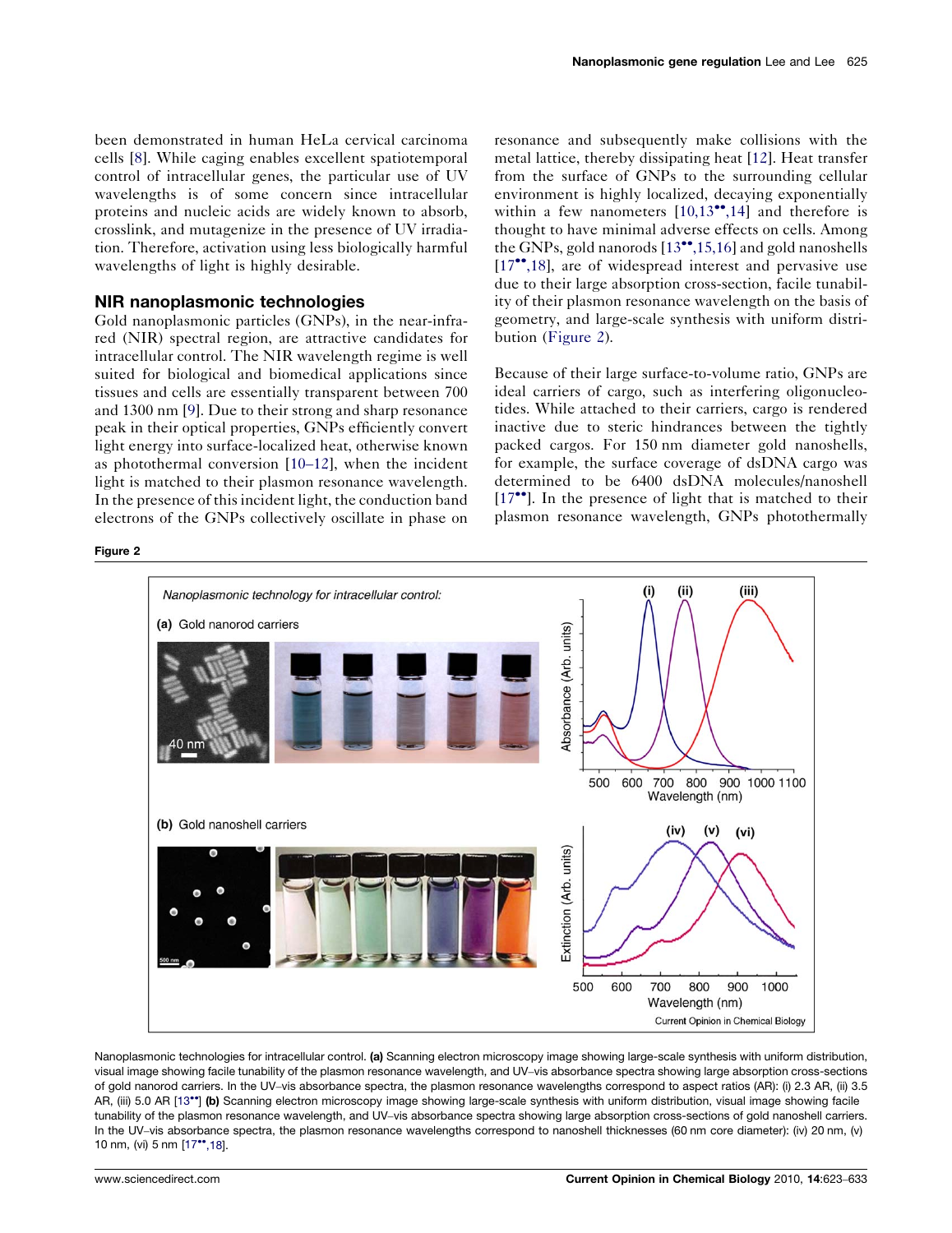<span id="page-3-0"></span>

|                                                                                    | Tε      |
|------------------------------------------------------------------------------------|---------|
|                                                                                    | $c_{i}$ |
|                                                                                    | G       |
|                                                                                    | ca      |
|                                                                                    | ds      |
| <b>CONSULTS AND ARRIVED AND ALL STATES AND ALL STATES AND RESPONSED ASSOCIATES</b> |         |
|                                                                                    | ds      |
|                                                                                    | ds      |
|                                                                                    |         |

| Table 1                                                     |                     |                  |                               |                          |                           |                              |                              |                         |               |                                                                                             |                      |  |
|-------------------------------------------------------------|---------------------|------------------|-------------------------------|--------------------------|---------------------------|------------------------------|------------------------------|-------------------------|---------------|---------------------------------------------------------------------------------------------|----------------------|--|
| Carrier and cargo strategies for nanoplasmonic technologies |                     |                  |                               |                          |                           |                              |                              |                         |               |                                                                                             |                      |  |
| Genetic<br>cargo                                            | Target              | Cargo<br>length  | Cell type                     | Carrier<br>type          | Carrier size              | Carrier plasmon<br>resonance | Surface<br>conjugation       | NIR light<br>wavelength | Light<br>type | Mechanism                                                                                   | Ref.                 |  |
| dsDNA                                                       | ERBB <sub>2</sub>   | 15 <sub>bp</sub> | Human<br><b>BT474</b>         | Gold<br>nanorod          | $l = 50$ nm $d = 15$ nm   | 780 nm                       | Thiol-gold<br>bond           | 785 nm                  | <b>CW</b>     | Antisense DNA<br>dehybridization;<br>gene silencing<br>of ERBB2<br>in BT474 cells           | $[13^{\circ}]$       |  |
| dsDNA                                                       | Unspecified         | 30-70 bp         | n/a                           | Gold<br>nanoshell        | $d = 120$ nm              | 800 nm                       | Thiol-gold<br>bond           | 800 nm                  | <b>CW</b>     | Antisense DNA<br>dehybridization                                                            | [17"                 |  |
| dsDNA                                                       | Unspecified         | 15 <sub>bp</sub> | n/a                           | Gold<br>nanoprism        | $l = 120$ nm $t = 7.5$ nm | 1200 nm                      | Thiol-gold<br>bond           | 1064 nm                 | <b>CW</b>     | Antisense DNA<br>dehybridization                                                            | $[19^{\circ}]$       |  |
| ssDNA                                                       | Unspecified         | 40 bases         | n/a                           | Gold<br>nanorod          | $/ = 44$ nm $d = 11$ nm   | 800 nm                       | Thiol-gold<br>bond           | 800 nm                  | Pulse         | ssDNA release                                                                               | [23"']               |  |
| ssDNA                                                       | Unspecified         | 40 bases         | n/a                           | Gold<br>nanorod          | $I = 89$ nm $d = 17$ nm   | 1100 nm                      | Thiol-gold<br>bond           | 1100 nm                 | Pulse         | ssDNA release                                                                               | [23"']               |  |
| Linearized<br>plasmid DNA                                   | EGFP-N1             | 4700 bp          | Human<br>HeLa                 | Gold<br>nanorod          | $/ = 42$ nm $d = 11$ nm   | 782 nm                       | Thiol-gold<br>bond           | 800 nm                  | Pulse         | Linearized<br>plasmid release;<br>Induction of<br>EGFP-N1<br>expression in<br>HeLa cells    | $[24]$               |  |
| Circular<br>plasmid<br><b>DNA</b>                           | EGFP-C1             | 7000 bp          | n/a                           | Gold<br>nanorod          | $/ = 65$ nm $d = 11$ nm   | 900 nm                       | Electrostatic<br>interaction | 1064 nm                 | Pulse         | Circular plasmid<br>release                                                                 | $[28]$               |  |
| Circular<br>plasmid<br><b>DNA</b>                           | Luciferase          | Unspecified      | n/a                           | Gold<br>nanorod          | $/ = 65$ nm $d = 11$ nm   | 900 nm                       | Electrostatic<br>interaction | 1064 nm                 | Pulse         | Circular plasmid<br>release; in vitro<br>luciferase<br>expression assay                     | $[27]$               |  |
| siRNA                                                       | EGFP-N1             | 25 <sub>bp</sub> | Mouse<br>C166-<br><b>EGFP</b> | Gold hollow<br>nanoshell | $d = 40$ nm               | 800 nm                       | Thiol-gold<br>bond           | 800 nm                  | Pulse         | siRNA release:<br>Gene silencing of<br>EGFP-N1<br>inC166-EGFP cells                         | $[25$ <sup>*</sup> ] |  |
| siRNA                                                       | $NF - \kappa B$ p65 | 21bp             | Human<br>HeLa                 | Gold hollow<br>nanoshell | $d = 40$ nm               | 800 nm                       | Thiol-gold<br>bond           | 800 nm                  | Pulse         | siRNA release;<br>Gene silencing of<br>$NF - \kappa B$ p65 in<br>HeLa xenografts<br>of mice | $[26$ <sup>*</sup> ] |  |

Abbreviations: continuous-wave (CW), length (I), diameter (d), thickness (t), base pairs (bp).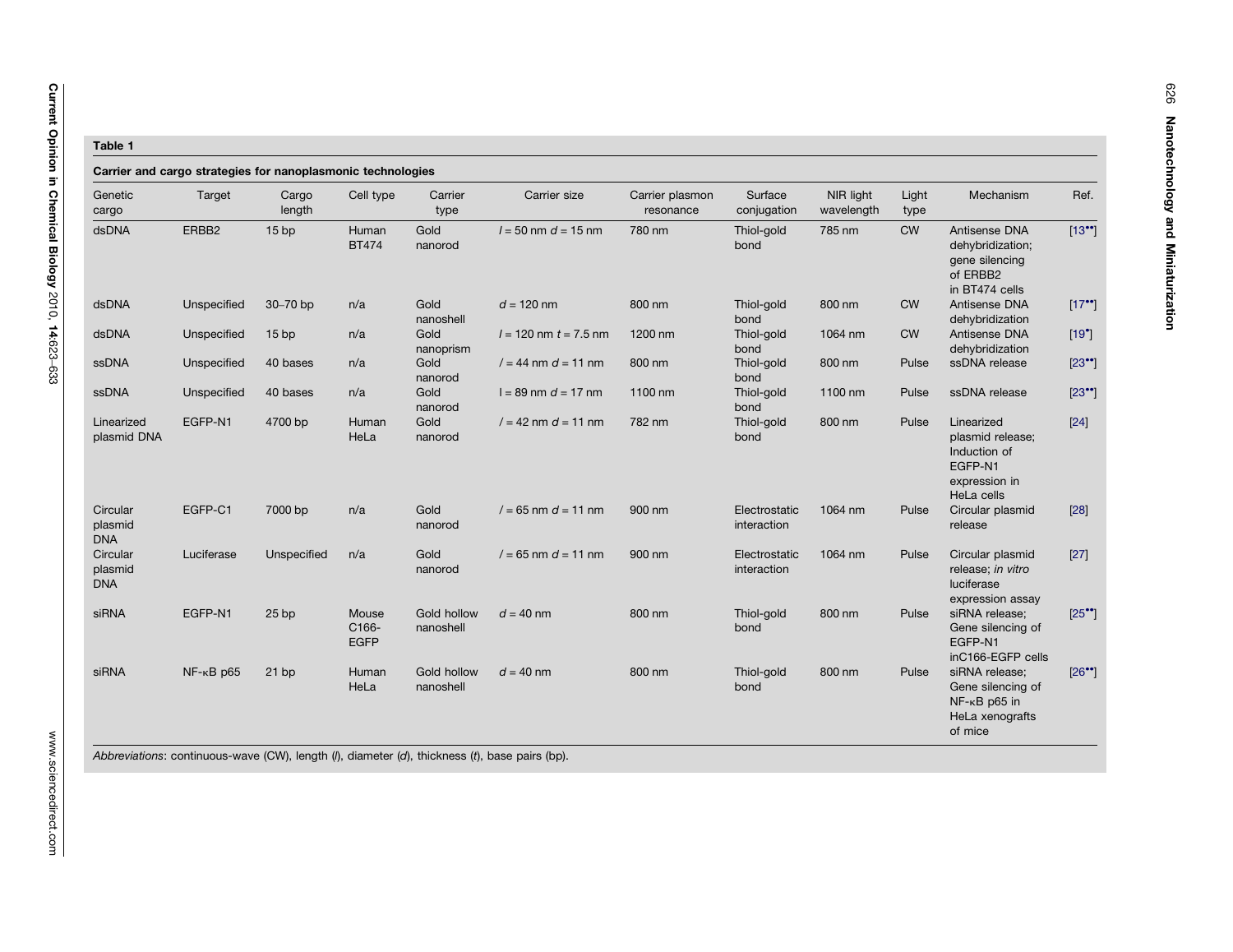

Photothermal dehybridization using continuous-wave illumination. (a) Scanning electron microscopy image of a gold nanorod carrier [[13](#page-9-0)\*\*]. The duplex of thiol-modified sense and antisense DNA is covalently bound to the gold nanorod carrier. In the presence of continuous-wave illumination, the antisense DNA strands dehybridize while the thiol-modified sense strands remain attached to the carrier. (b) Scanning electron microscopy image of a gold nanoshell carrier [[17](#page-10-0)\*\*]. The duplex of thiol-modified sense and antisense DNA is covalently bound to the gold nanoshell carrier. In the presence of continuous-wave illumination, the antisense DNA strands dehybridize while the thiol-modified sense strands remain attached to the carrier. (c) Scanning electron microscopy image of a gold nanoprism carrier [\[19](#page-10-0)<sup>\*</sup>]. The duplex of thiol-modified sense and antisense DNA is covalently bound to the gold nanoprism carrier. In the presence of continuous-wave illumination, the antisense DNA strands dehybridize while the thiol-modified sense strands remain attached to the carrier.

release their cargo to freely interact with the local environment. Several strategies, employing different carrier and cargo types, have been demonstrated ([Table](#page-3-0) [1\)](#page-3-0). For example, it has been shown that short singlestranded DNA, otherwise known as antisense DNA, can be hybridized to a thiolated complementary sense strand, bound to a gold nanorod's surface through the gold-thiol covalent bond, and photothermally dehybridized using continuous-wave incident light that is matched to the plasmon resonance wavelength of the gold nanorods [\[13](#page-9-0)<sup>\*\*</sup>] (Figure 3a). Antisense DNA has also been photo-thermally dehybridized from gold nanoshells [\[17](#page-10-0)<sup>oo</sup>] (Figure 3b) and gold nanoprisms [[19](#page-10-0)- ] (Figure 3c) using continuous-wave illumination. This strategy of photothermal dehybridization using continuous-wave illumination offers several notable advantages. Firstly, no chemical modifications are made to the antisense DNA strand itself since a thiolated complementary strand is used to directly conjugate to the GNP's surface. Because chemical modifications can interfere with nucleic acid functionality and gene silencing efficacy, unmodified antisense DNA is highly desirable. Secondly, gold-thiol covalent bonds are stable after illumination, such that the GNP's surface remains covered with the thiolated complementary sense strands. With respect to cytotoxicity, this surface coating of complementary strands after illumina-

tion is critical. While the gold core is widely accepted as being biocompatible, bare GNPs have been shown to interact with proteins and induce mis-folding at physio-logical conditions [[20](#page-10-0)°]. Maintaining surface coverage with complementary strands after illumination also prevents reattachment of antisense DNA strands back onto the GNP carrier since rehybridization events are thermodynamically unfavorable due to steric hindrances and electrostatic repulsive forces at the GNP's surface [[21\]](#page-10-0). Finally, the structural integrity of GNPs is uncompromised after illumination. Maintaining structure after illumination is crucial for *in vivo* applications, where the size, geometry, coating material, and core material of nanoparticles are precisely designed and carefully characterized for proper biodistribution [\[22](#page-10-0)]. Maintaining structure after illumination also allows unique nano-scale optical properties to be retained, thereby enabling the same incident light wavelength to be used. Repetitive or finely graded release of cargo is conceivable for future applications requiring precise temporal patterns of cargo release. For example, the delivery of a drug at its most effective concentration profile is an on-going challenge. When a drug is introduced, its concentration steadily decreases, producing a large concentration swing between the intervals at which the drug is administered. Photothermal cargo release from GNPs can be used to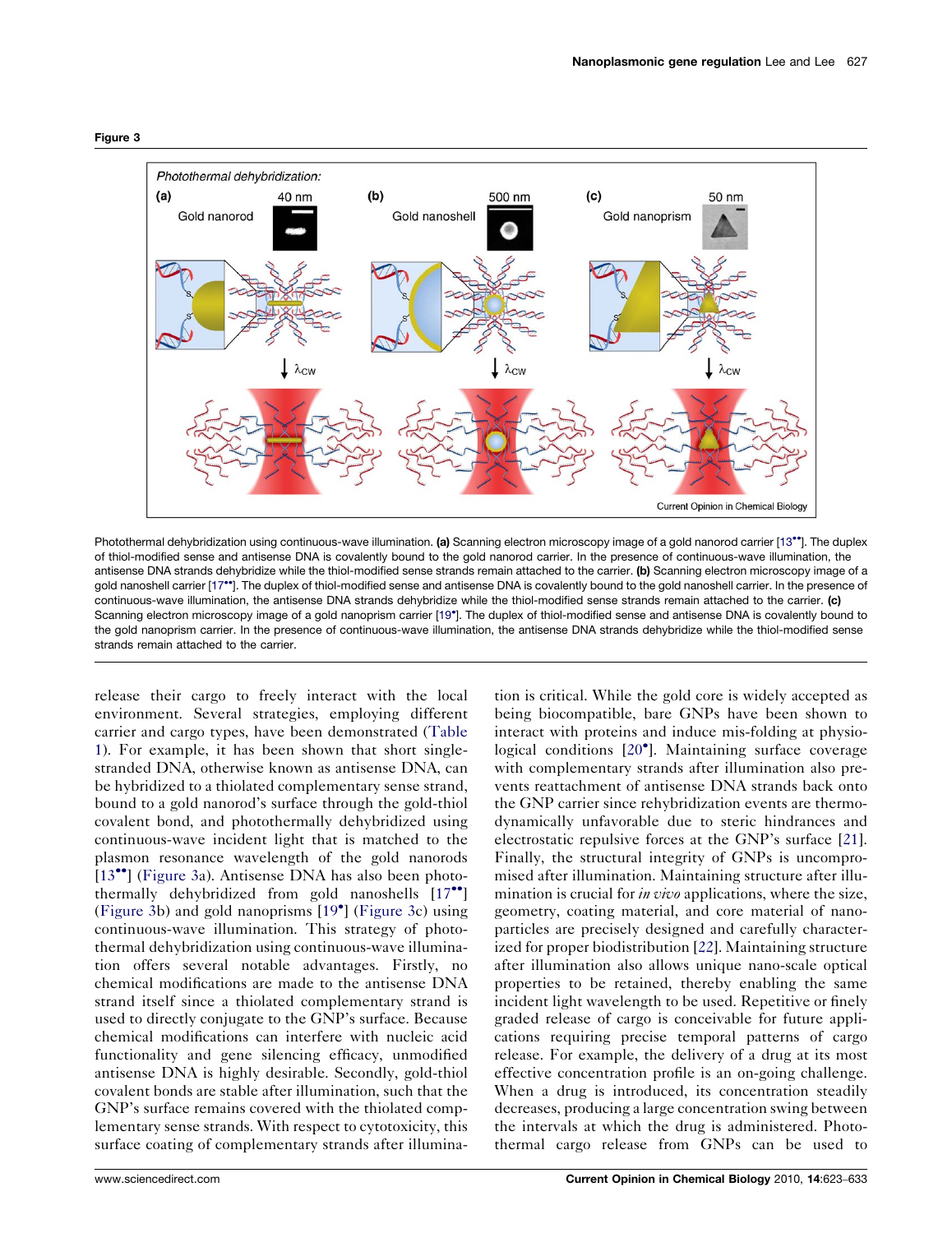<span id="page-5-0"></span>



Photothermal melting using pulsed illumination. (a) Scanning electron microscopy image of gold nanorod carriers [\[23](#page-10-0)\*\*]. Thiol-modified antisense DNA is covalently bound to the gold nanorod carrier. Pulsed illumination is used to photothermally melt gold nanorods into spheres, thereby destabilizing the thiol-gold bond and releasing the antisense DNA. (b) Scanning electron microscopy image of gold nanorod carriers [\[24](#page-10-0)]. Thiol-modified linearized plasmid DNA is covalently bound to the gold nanorod carrier. Pulsed illumination is used to photothermally melt gold nanorods into spheres, thereby destabilizing the thiol-gold bond and releasing the plasmid. (c) Scanning electron microscopy image of gold nanorod carriers [\[27,28](#page-10-0)]. Circular plasmid DNA is electrostatically attached to the gold nanorod carrier. Pulsed illumination is used to photothermally melt gold nanorods into spheres, thereby destabilizing the electrostatic interaction and releasing the plasmid. (d) Scanning electron microscopy image of gold hollow nanoshell carriers [\[25](#page-10-0)<sup>\*\*</sup>]. Thiol-modified siRNA is covalently bound to the gold hollow nanoshell carrier. Pulsed illumination is used to photothermally melt gold hollow nanoshells, thereby destabilizing the thiol-gold bond and releasing the siRNA.

temporally control drug release for delivering programmable drug concentration profiles that are tailored to specific patients and applications. In addition to temporal control, spatial control of photothermal cargo release from GNPs can also be utilized for localized gene therapy at the tumor location. Genetic abnormalities at the tumor location can be corrected without adversely affecting neighboring, functional organs.

Alternatively, thiol-modified antisense DNA can be covalently bound to gold nanorods directly. It has been demonstrated that pulsed incident light can photothermally melt gold nanorods into spheres, thereby destabilizing the gold-thiol covalent bond and releasing thiol-modified antisense DNA [\[23](#page-10-0)<sup>\*\*</sup>] (Figure 4a). Photothermal melting has also been effective at releasing thiol-modified linearized plasmid DNA from gold nanorods [\[24\]](#page-10-0)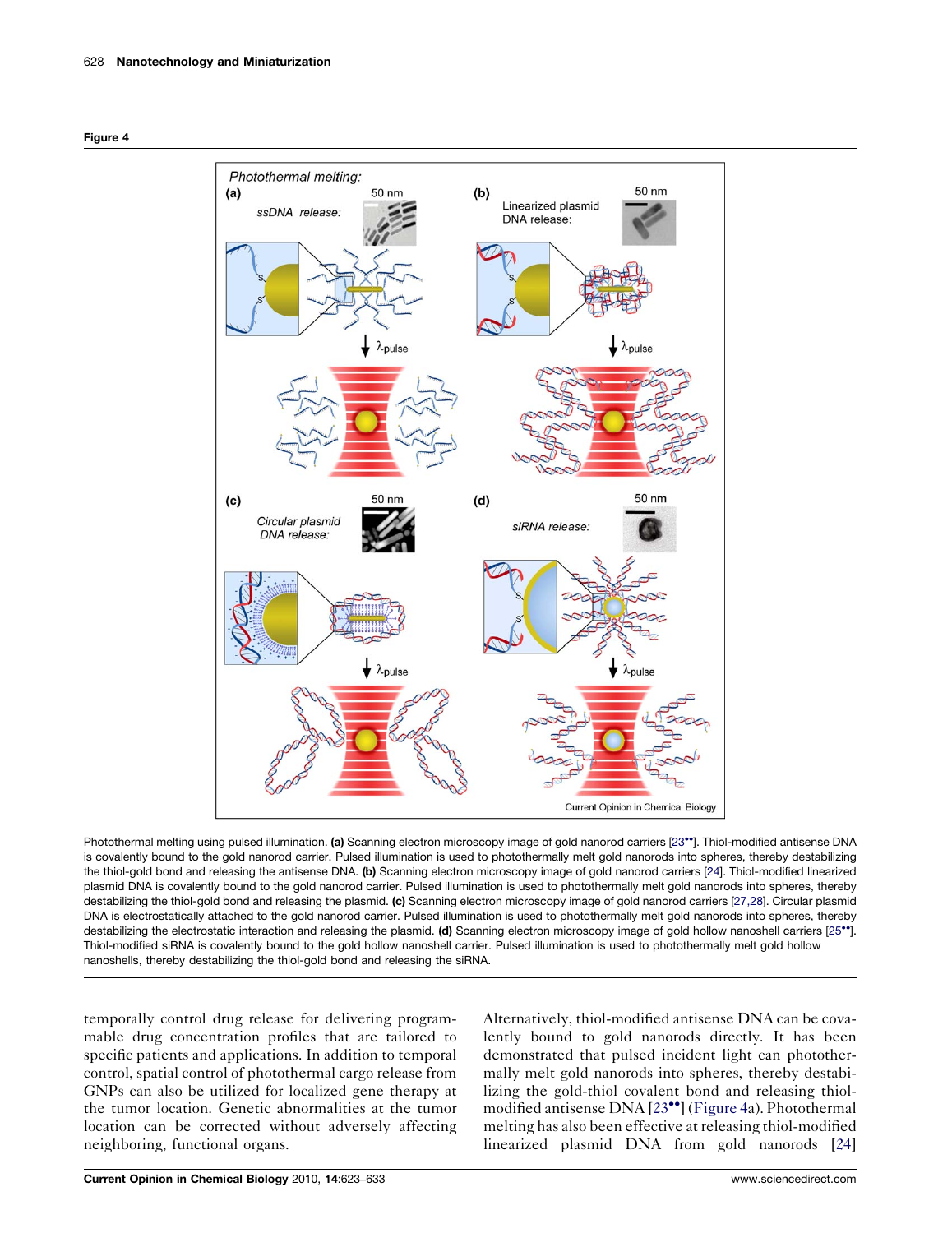

<span id="page-6-0"></span>Figure 5

Nanoplasmonic induction of exogenous foreign genes. (a) Concept of nanoplasmonic induction of exogenous EGFP in HeLa cells. In step 1, thiolmodified, linearized EGFP-N1 plasmid DNA is covalently bound to gold nanorods and internalized in HeLa cells. In step 2, pulsed illumination is used to photothermally melt gold nanorods into spheres, thereby destabilizing the thiol-gold bond and releasing the plasmid into the cytosol. In step 3, the plasmid transports to the nucleus and foreign mRNA is then transcribed from the plasmid. In step 4, the foreign mRNA is exported out of the nucleus and translated into the corresponding amino acids. In step 5, this primary sequence of amino acids is then folded into the final EGFP protein structure. (b) Brightfield and fluorescent image after nanoplasmonic induction of EGFP in HeLa cells [[24\]](#page-10-0).

[\(Figure 4b](#page-5-0)) and thiol-modified siRNA from gold hollow nanoshells [[25](#page-10-0)\*[,26](#page-10-0)\*\*] [\(Figure 4d](#page-5-0)). Additionally, photothermal melting has been shown to destabilize electrostatically attached circular plasmid DNA from gold nanorods [\[27,28\]](#page-10-0) [\(Figure 4](#page-5-0)c). This strategy of photothermal melting using pulsed illumination presents several unique functionalities. Firstly, photothermal melting ensures complete release of the entire cargo. Secondly, the resulting shape change from rods to spheres enables a distinct and defined shift in the plasmon resonance wavelength. A second light source can be easily employed to re-match to the plasmon resonance wavelength of these shape-transformed GNPs. These functionalities may be useful for future studies that involve multifunctional release and detection schemes. Conceivably, cargo can be completely released from gold nanorods using pulsed illumination, and after a shape transformation, binding activity can then be detected using the now bare gold spherical surface. In the case of gold nanoshells, their silica cores deform after pulsed illumination due to high temperature heating (lattice temperatures reaching

 $\sim$ 1064 °C, the melting point of bulk gold) [[29\]](#page-10-0). As a result, their plasmon resonance wavelength can also shift after illumination, but in a less distinct and controlled manner compared with photothermally melted gold nanorods. Re-matching the incident light wavelength can therefore be considerably more difficult if the plasmon resonance wavelength cannot be easily controlled after shape transformation.

# Nanoplasmonic optical control

GNPs enable 'nanoplasmonic optical control' of genetic activities with sequence-specificity and spatiotemporal resolution. GNPs carrying genetic cargo are internalized in living cells by endocytosis. While attached to their carriers, the cargo is temporarily 'inactive'. The cargo is also protected from degradation by nucleases due to steric hindrances between the tightly packed cargo at the GNPs' surface [[30\]](#page-10-0). Illumination matched to the plasmon resonance wavelength of GNPs is used to 'activate' cargo by photothermally disrupting encapsulating endosomes [[13](#page-9-0)<sup>••</sup>[,31](#page-9-0)-34] and photothermally releasing free cargo into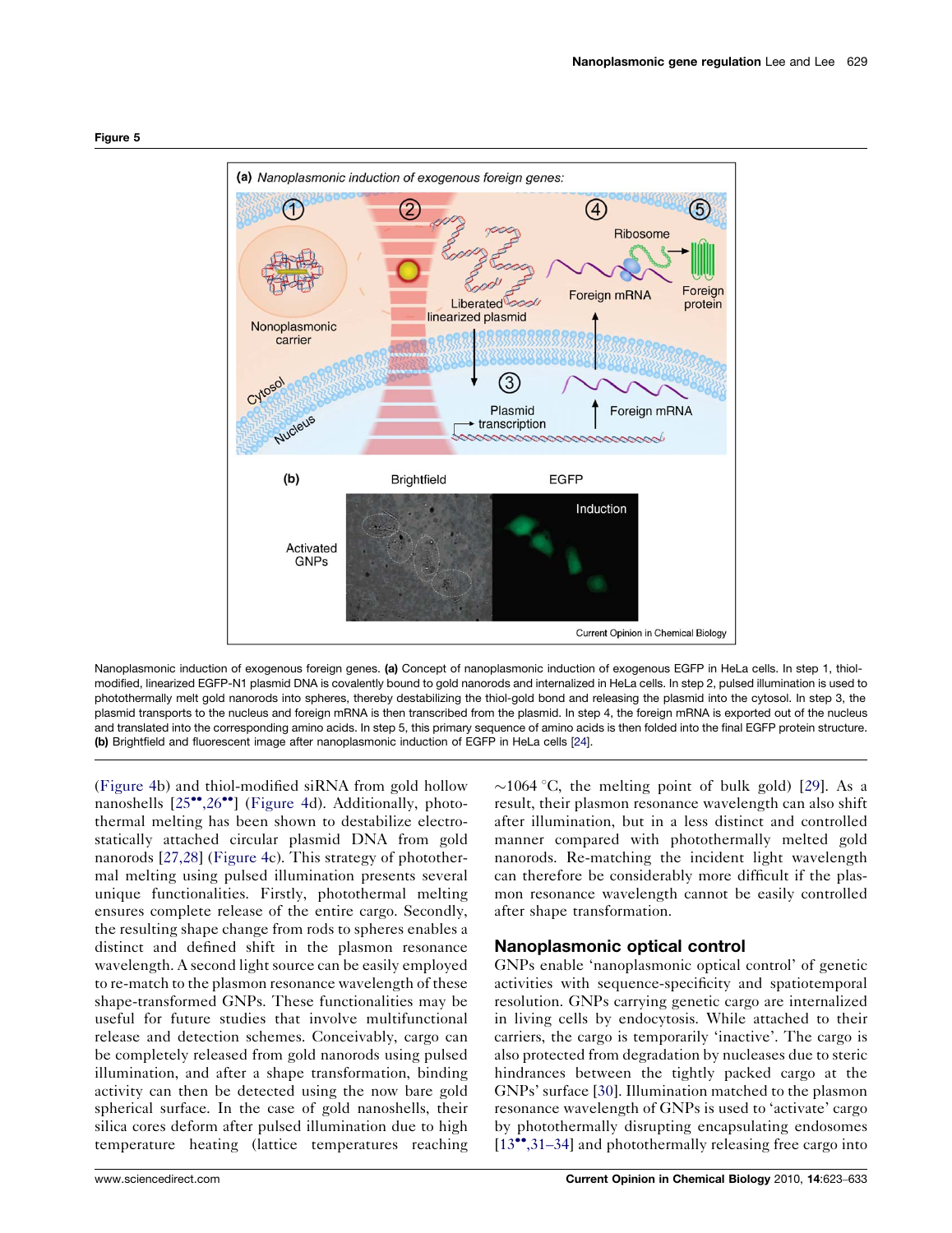<span id="page-7-0"></span>



Nanoplasmonic silencing of endogenous genes using antisense DNA. (a) Concept of nanoplasmonic silencing of endogenous ERBB2 in BT474 cells using antisense DNA. In step 1, the duplex of thiol-modified sense and unmodified antisense DNA is covalently bound to gold nanorods (GNPs) and internalized in BT474 cells. In step 2, in the presence of continuous-wave illumination, antisense DNA strands dehybridize and release into the cytosol, while the thiol-modified sense strands remain attached to the gold nanorods. In step 3, the unbound antisense DNA then binds to a portion of the mature mRNA corresponding to ERBB2. In step 4, once the mRNA/antisense DNA heteroduplex is formed, it is recognized by RNase H enzymes. In step 5 RNase H enzymes degrade the heteroduplex, thereby silencing ERBB2. (b) Flow cytometric data and immunofluorescent images showing nanoplasmonic silencing of ERBB2 using activated GNPs in BT474 cells. Flow cytometric data and immunofluorescent images of the control showing no silencing using unactivated GNPs [\[13](#page-9-0)\*\*].

the cytosol. In this way, exogenous foreign genes can be introduced and expressed on-demand. Endogenous intracellular genes can also be silenced on-demand.

Nanoplasmonic induction of exogenous EGFP expression has been demonstrated in human HeLa cervical carcinoma cells [[24\]](#page-10-0). This mechanism is illustrated in [Figure 5a](#page-6-0). Thiol-modified, linearized EGFP-N1 plasmid DNA is covalently bound to gold nanorods and internalized in HeLa cells. Pulsed illumination is used to photothermally melt gold nanorods into spheres, thereby destabilizing the thiol-gold bond and releasing the plasmid into the cytosol. The plasmid transports to the nucleus. Exogenous mRNA is then transcribed from the plasmid, exported out the nucleus, and translated into the corresponding EGFP protein. The nanoplasmonic gene induction of EGFP expression is shown in the fluorescent image in [Figure 5b](#page-6-0) [\[24](#page-10-0)]. Thus, expression of exogenous foreign genes can be induced on demand using nanoplasmonic optical control.

In addition to inducing exogenous expression, endogenous intracellular genes can also be silenced on demand. Nanoplasmonic silencing of endogenous ERBB2 expression using antisense DNA has been demonstrated in human BT474 breast carcinoma cells [[13](#page-9-0)\*\*]. As illustrated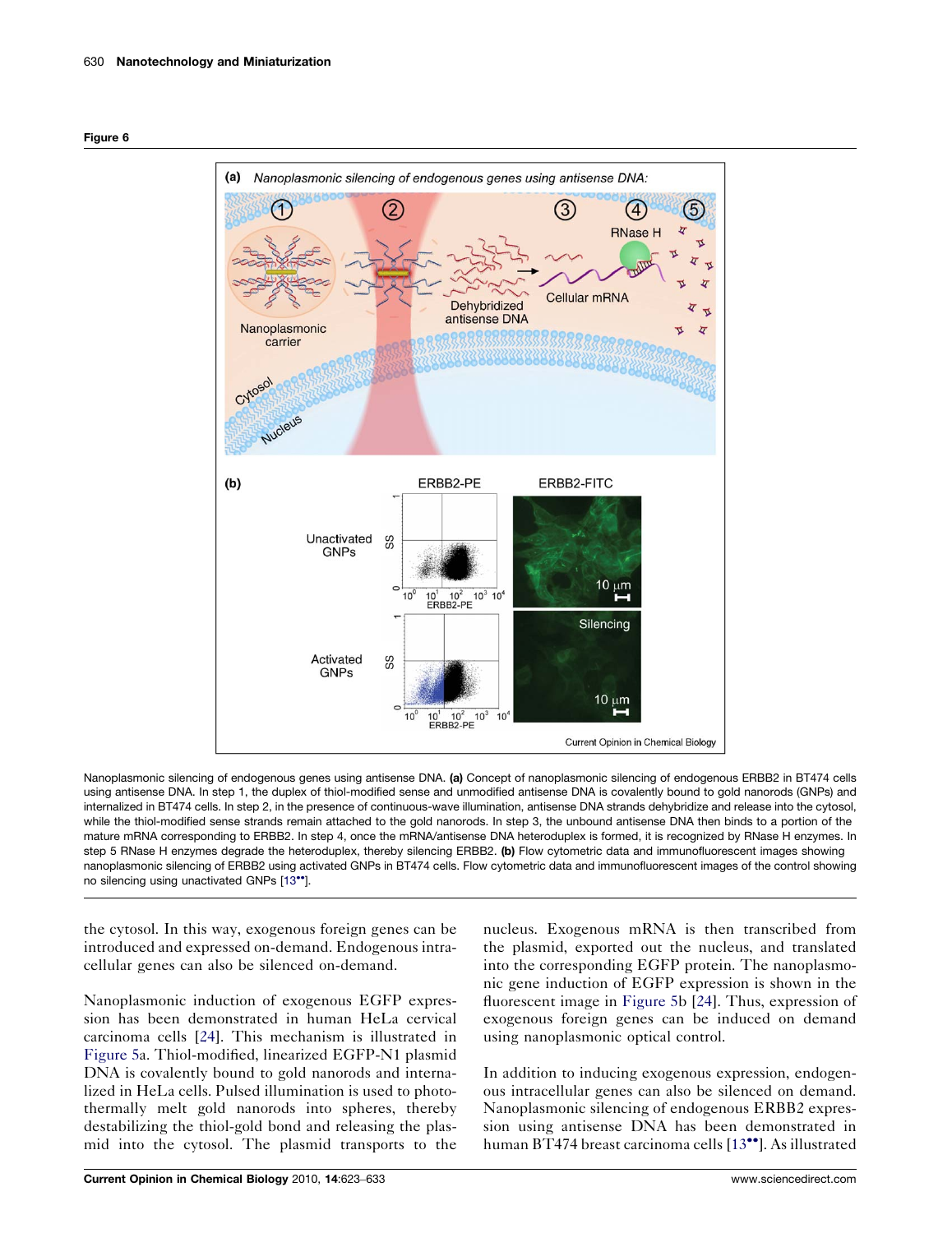

#### <span id="page-8-0"></span>Figure 7

Nanoplasmonic silencing of endogenous genes using siRNA. (a) Concept of nanoplasmonic silencing of EGFP using siRNA in C166 cells stably expressing EGFP. In step 1, thiol-modified siRNA targeting EGFP is covalently bound to gold hollow nanoshells (GNPs) and internalized in endothelial cells stably expressing EGFP. In step 2, pulsed illumination is used to photothermally melt gold hollow nanoshells, thereby destabilizing the thiol-gold bond and releasing siRNA into the cytosol. In step 3, the unbound siRNA sequentially triggers cytosolic RISC to unwind the duplex. In step 4, cytosolic RISC binds single-stranded RNA to its complementary mRNA. In step 5, mRNA is degraded and EGFP expression is silenced. (b) Fluorescent image showing nanoplasmonic silencing of EGFP using activated GNPs in C166 cells stably expressing EGFP. Fluorescent image of the control showing no silencing using unactivated GNPs [[25](#page-10-0)<sup>\*</sup>]. (c) Fluorescent image showing nanoplasmonic silencing of NF-<sub>K</sub>B p65 using siRNA in HeLa xenografts in mice  $[26$  $[26$ <sup>\*</sup>].

in [Figure 6a](#page-7-0), the duplex of thiol-modified sense and unmodified antisense DNA is covalently bound to gold nanorods and internalized in BT474 cells. In the presence of continuous-wave illumination, antisense DNA strands dehybridize and release into the cytosol, while the thiolmodified sense strands remain attached to the gold nanorods. The unbound antisense DNA then binds to a portion of the mature mRNA corresponding to ERBB2. Once the mRNA/antisense DNA heteroduplex is formed, it is recognized and degraded by RNase H enzymes in the cytosol, thereby silencing ERBB2. As seen in [Figure 6](#page-7-0)b, nanoplasmonic silencing of ERBB2 expression is qualitatively demonstrated using immunofluorescence imaging and quantitatively shown using flow cytometry [\[13](#page-9-0)<sup>\*\*</sup>]. To ensure light illumination itself and photothermally generated heat had no adverse effects on cells, viability studies were conducted using a fluorescence assay [\[13](#page-9-0)<sup>\*</sup>]. Since RNase H is ubiquitously present in both the cytosol and the nucleus [[35,36](#page-10-0)], an alternative model [\[35](#page-10-0)] suggests that unbound antisense DNA transports to the nucleus. In the nucleus, the antisense DNA binds to the premature mRNA. Once this heteroduplex is formed, it is recognized and degraded by RNase H enzymes in the nucleus.

Intracellular genes can also be silenced on-demand using siRNA. siRNA also signals the degradation of specifically targeted mRNA; however, degradation is through a different mechanism compared to antisense DNA. Nanoplasmonic silencing of EGFP expression using siRNA has been shown in mouse endothelial C166 cells stably expressing EGFP [\[25](#page-10-0)<sup>\*</sup>]. In Figure 7a, thiol-modified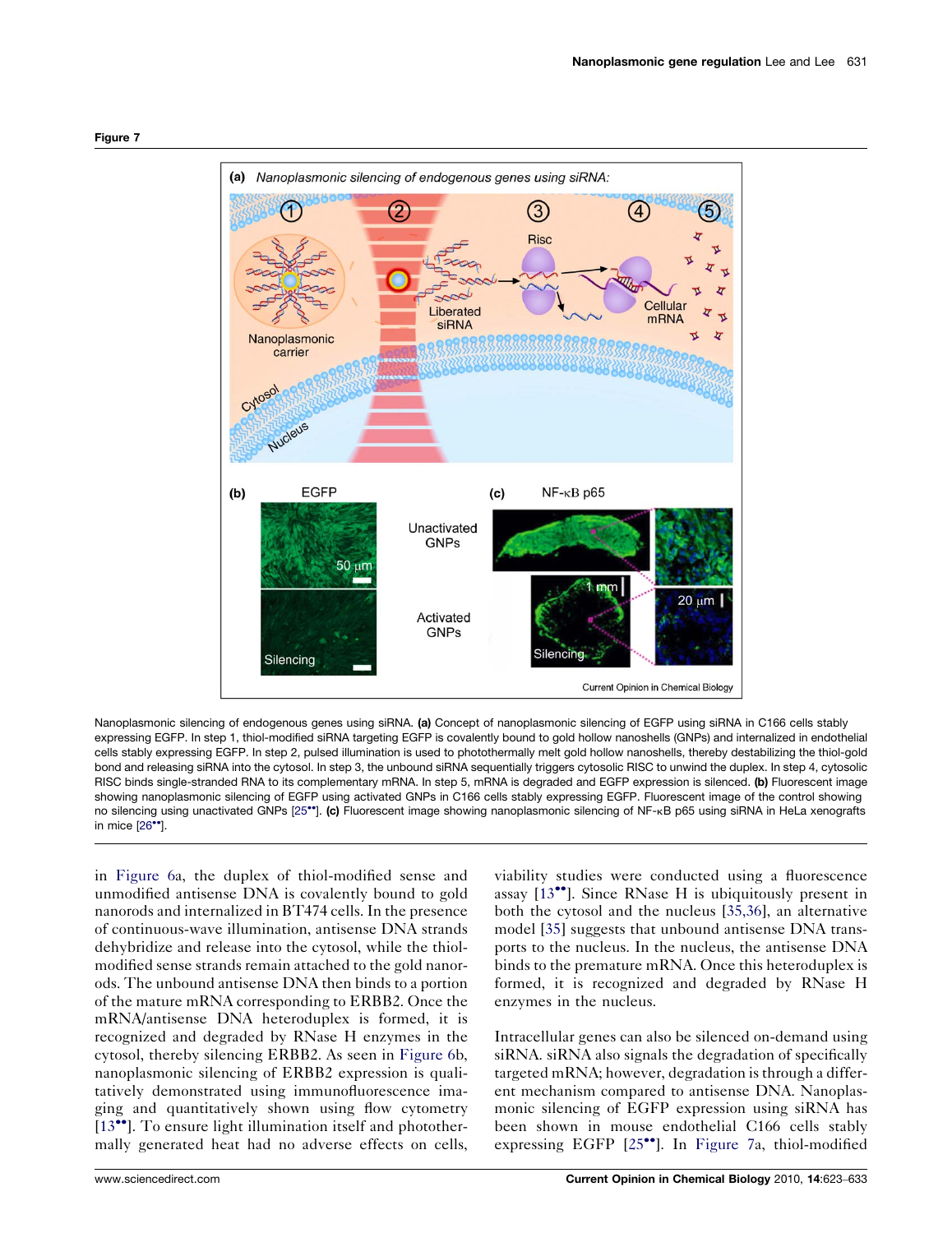<span id="page-9-0"></span>siRNA targeting EGFP is covalently bound to gold hollow nanoshells and internalized in endothelial cells stably expressing EGFP. Pulsed illumination is used to photothermally melt gold hollow nanoshells, thereby destabilizing the thiol-gold bond and releasing siRNA into the cytosol. The unbound siRNA sequentially triggers cytosolic RNA-inducing silencing complex (RISC) to unwind the duplex, binds to complementary mature mRNA, and silences EGFP expression. Nanoplasmonic silencing of EGFP in cells stably expressing EGFP is shown in the fluorescent images in [Figure 7b](#page-8-0) [[25](#page-10-0)\*\*]. Nanoplasmonic silencing of endogenous genes using siRNA has also been demonstrated in vivo [[26](#page-10-0)<sup>••</sup>]. Thiol-modified siRNA targeting NF-kB p65 is covalently bound to hollow gold nanoshells, internalized in Hela cells, and transplanted in mice as xenografts. Pulsed illumination is used to photothermally melt gold hollow nanoshells, thereby destabilizing the thiol-gold bond and releasing the siRNA. Nanoplasmonic silencing of NF- $\kappa$ B p65 is shown in the fluorescent images in [Figure 7c](#page-8-0)  $[26$ <sup>\*</sup>. Since key components of RISC have been discovered in both the nucleus and cytosol [[37\]](#page-10-0), another model [[38\]](#page-10-0) suggests that unbound siRNA transports to the nucleus. In the nucleus, siRNA triggers RISC to unwind the duplex, binds to premature mRNA, and silences gene expression. Other models [[38\]](#page-10-0) also propose that RISC actively transports siRNA from the cytosol to the nucleus for degradation.

### Future directions and conclusions

In order to create widespread acceptance of nanoplasmonic technologies by the biology community, optimal plasmonic properties, colloidal stability, and internalization efficiencies of nanoplasmonic technologies must be demonstrated under physiological conditions. Multilayering cargo-carriers with cationic lipids have been shown to improve colloidal stability and internalization under physiological conditions  $[25\text{°}$  $[25\text{°}$  $[25\text{°}$ . Thus, in addition to the importance of cargo conjugation to carriers, additional protective surface coating materials also deserve critical attention [[39,40](#page-10-0)]. It must also be demonstrated to the biology community that nanoplasmonic technologies are indeed biocompatible and nontoxic. Toxicology, biodistribution, and environmental studies on the long-term effects of nanoplasmonic materials are necessary to promote these technologies and move the fields of nanoplasmonics-enabled quantitative biology and on-demand gene therapeutics forward.

Finally, both extracellular and intracellular controls are necessary to systematically perturb living systems. This integration of extracellular and intracellular controls can provide unprecedented insight into the dynamic nature of living systems for gene regulation and cell reprogramming. For example, microfluidic technologies can provide precise spatial and temporal control of the local external environment of a cell while nanoplasmonic technologies systematically perturb the intracellular space. Dynamic

activities can be controlled and biological questions can be answered that were otherwise previously impossible using conventional methods.

## Acknowledgements

The authors acknowledge the Siebel Foundation and the National Institutes of Health (NIH) Nanomedicine Development Center for the Optical Control of Biological Function (PN2 EY018241) for financial support. The authors thank Prof. Han Lim and Prof. Robert Fischer for insightful discussion on systems biology.

#### References and recommended reading

Papers of particular interest, published within the annual period of review, have been highlighted as:

- of special interest
- •• of outstanding interest
- 1. Ismagilov RF, Maharbiz MM: Can we build synthetic multicellular systems by controlling developmental signaling in space and time? Current Opinion in Chemical Biology 2007, 11:604-611.
- 2. Hung PJ, Lee PJ, Sabounchi P, Lin R, Lee LP: Continuous perfusion microfluidic cell culture array for high throughput cell based assays. Biotechnology and Bioengineering 2005, 89:1-8.
- Steedman MR, Tao SL, Klassen H, Desai TA: Enhanced differentiation of retinal progenitor cells using microfabricated topographical cues. Biomedical Microdevices 2010.
- 4. LaBarge MA, Nelson CM, Villadsen R, Fridriksdottir A, Ruth JR, Stampfer MR, Peterson OW, Bissell MJ: Human mammary progenitor cell fate decisions are products of interactions with combinatorial microenvironments. Integrative Biology 2009, 1:70-79.
- 5. Little JW: Threshold effects in gene regulation: when some is not enough. In Proceedings of the National Academy of Sciences 2005, 102:5310-5311.
- 6. -Deiters A: Light-activation as a method of regulating and studying gene expression. Current Opinion in Chemical Biology 2009, 13:678-686.

A review of the most recent advancements in caging technologies for use in cellular systems. Photo-labile groups, otherwise known as caging groups, are initially installed to render biological molecules. UV irradiation is then used to remove the caging and reactivate biological activity. Caging of small molecules, oligonucleotides, and proteins is discussed.

- 7. Young DD, Lusic H, Lively MO, Yoder JA, Deiters A: Gene silencing in mammalian cells with light-activated antisense agents. ChemBioChem 2008, 9:2937-2940.
- 8. Mikat V, Heckel A: Light-dependent RNA interference with nucleobase-caged siRNAs. RNA 2007, 13:2341-2347.
- 9. Svoboda K: Biological applications of optical forces. Annual Review of Biophysics and Biomolecular Structure 1994, 23:247-285.
- 10. Cortie M, Xu X, Chowdhury H, Zareie H, Smith G: Plasmonic heating of gold nanoparticles and its exploitation. In Proceedings of SPIE 2005, 5649:565-573.
- 11. Khlebtsov B, Zharov V, Melnikov A, Tuchin V, Khlebtsov N: Optical amplification of photothermal therapy with gold nanoparticles and nanoclusters. Nanotechnology 2006, 17:5167-5179.
- 12. Link S, El-Sayed M: Shape and size dependence of radiative non-radiative and photothermal properties of gold nanocrystals. International Reviews in Physical Chemistry 2000, 19:409-453.
- 13. Lee SE, Liu GL, Kim F, Lee LP: Remote optical switch for -localized and selective control of gene interference.

Nanoletters 2009, 9:562-570. This paper is a demonstration of nanoplasmonic gene silencing using antisense DNA in living cells. Duplex of thiol-modified sense and unmo-